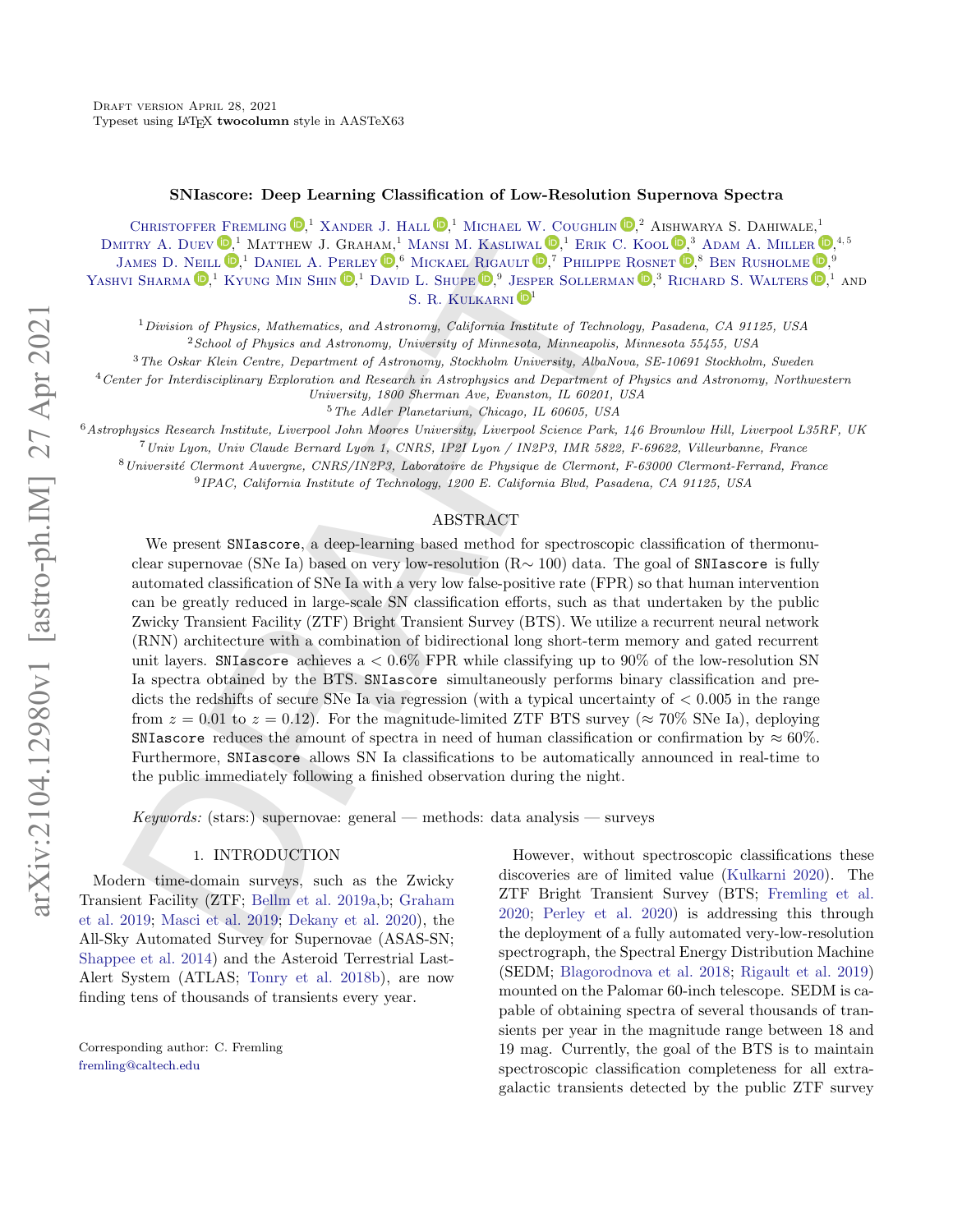| Class          | All  | Training | Validation | Testing        |
|----------------|------|----------|------------|----------------|
| <b>SNIa</b>    | 2619 | 1526     | 607        | 486            |
| <b>NotSNIa</b> | 2931 | 1997     | 409        | 525            |
| H-rich CC SN   | 1285 | 751      | 312        | 222            |
| H-poor CC SN   | 585  | 393      | 94         | 98             |
| TDE            | 37   | 35       | 0          | $\overline{2}$ |
| CV             | 325  | 284      | 0          | 41             |
| Other          | 699  | 534      | 3          | 162            |

<span id="page-1-3"></span>Table 1. Data summary

NOTE-All numbers refer to the number of unique spectra in each class. The "Other" class includes any spectra that does not fit the other classes, including galaxy spectra, active galactic nucleus (AGN) spectra, and spectra that BTS has been unable to classify as belonging to any known transient class.

that become brighter than 18.5 mag ( $\sim$  1000 SNe per year; [Perley et al. 2020\)](#page-10-7).

The classifications from the BTS are made public on a daily basis via the Transient Name Server (TNS<sup>[1](#page-1-0)</sup>). These classifications have up until now been based on manual matching of observed spectra to spectral templates using mainly the SuperNova IDentification (SNID; [Blondin](#page-10-10) [& Tonry 2007\)](#page-10-10) code, along with careful inspection of each obtained spectrum. This makes classification of thousands of SNe a very time-consuming endeavor.

Due to their inherent brightness, the majority of the extragalactic transients discovered by a magnitude limited survey will be thermonuclear supernovae[2](#page-1-1) (SNe Ia). Here we present SNIascore, a deep-learning based method optimized to identify SNe Ia using SEDM spectra and determine their redshifts without any human interaction. The intended use case for SNIascore is to provide live spectroscopic classification of SNe Ia during the night when SEDM is observing for the BTS.

SNIascore is based on a recurrent neural network (RNN) architecture (see [Sherstinsky 2020](#page-11-2) for a review) with a combination of bidirectional long short-term memory (BiLSTM) and gated recurrent unit (GRU) layers. SNIascore is able to classify  $> 80\%$  of the SNIa spectra that are observed by SEDM for the ZTF BTS with a false-positive rate (FPR) of  $\langle 1\% \rangle$ .

SNIascore was trained on SEDM data obtained by the ZTF BTS between 2018 March and 2020 March, and validated and optimized with the BTS dataset published by [Fremling et al.](#page-10-6) [\(2020\)](#page-10-6). A final test run is



<span id="page-1-4"></span>Figure 1. Redshift (left) and spectral phase (right) distributions for SNe Ia in the unaugmented SNIascore training (blue) and validation (red) datasets used to optimize SNIascore for classification. The SN Ia distributions for the testing dataset are shown in black. The blue line in the left panel shows the redshift distribution of the training set after augmentation (Section [2.1\)](#page-2-0), which is used to train SNIascore for redshift regression. The phase is relative to the time of maximum light in the  $g$  or  $r$  band, depending on which band is brighter.

performed using data obtained between 2020 April and 2020 August which were neither part of the training nor validation datasets. Our datasets are described in detail in Section [2.](#page-1-2) The network architecture is described in Section [3,](#page-3-0) and the training and optimization procedure used for SNIascore is described in Section [4.](#page-4-0) The performance is evaluated and compared to SNID and the previously published deep-learning method DASH [\(Muthukrishna et al. 2019b\)](#page-10-11) in Section [5.](#page-5-0) A discussion on the most likely false positives can be found in Section [6.](#page-7-0) The implementation of SNIascore as part of the ZTF BTS is described in Section [7.](#page-8-0) Future development possibilities are also discussed in this section.

#### 2. DATASETS

<span id="page-1-2"></span>Our data consist of SEDM spectra of transients detected by ZTF, which were followed up and classified by the BTS [\(Fremling et al. 2020;](#page-10-6) [Perley et al. 2020\)](#page-10-7) using the GROWTH Marshal [\(Kasliwal et al. 2019\)](#page-10-12). These spectra are of low resolution (R∼ 100), and cover a typical wavelength range of 3800 Å to 9150 Å within 209 wavelength bins (see Section [2.2\)](#page-3-1). Although the BTS focuses on extragalactic transients, some spectra eventually turn out to be of Galactic sources (e.g., cataclysmic variables; CVs). We include both spectra of Galactic and extragalactic transients in our datasets. The dataset we use here contains 5550 SEDM spectra of 3463 individual transients obtained between 2018 March and 2020 August. A breakdown of the various classes of transients included in our dataset can be found in Table [1.](#page-1-3)

<span id="page-1-0"></span> $1$  <https://wis-tns.org>

<span id="page-1-1"></span><sup>&</sup>lt;sup>2</sup> In the ZTF BTS  $\approx 72.5\%$  of the extragalactic transients detected are SNe Ia [\(Perley et al. 2020\)](#page-10-7).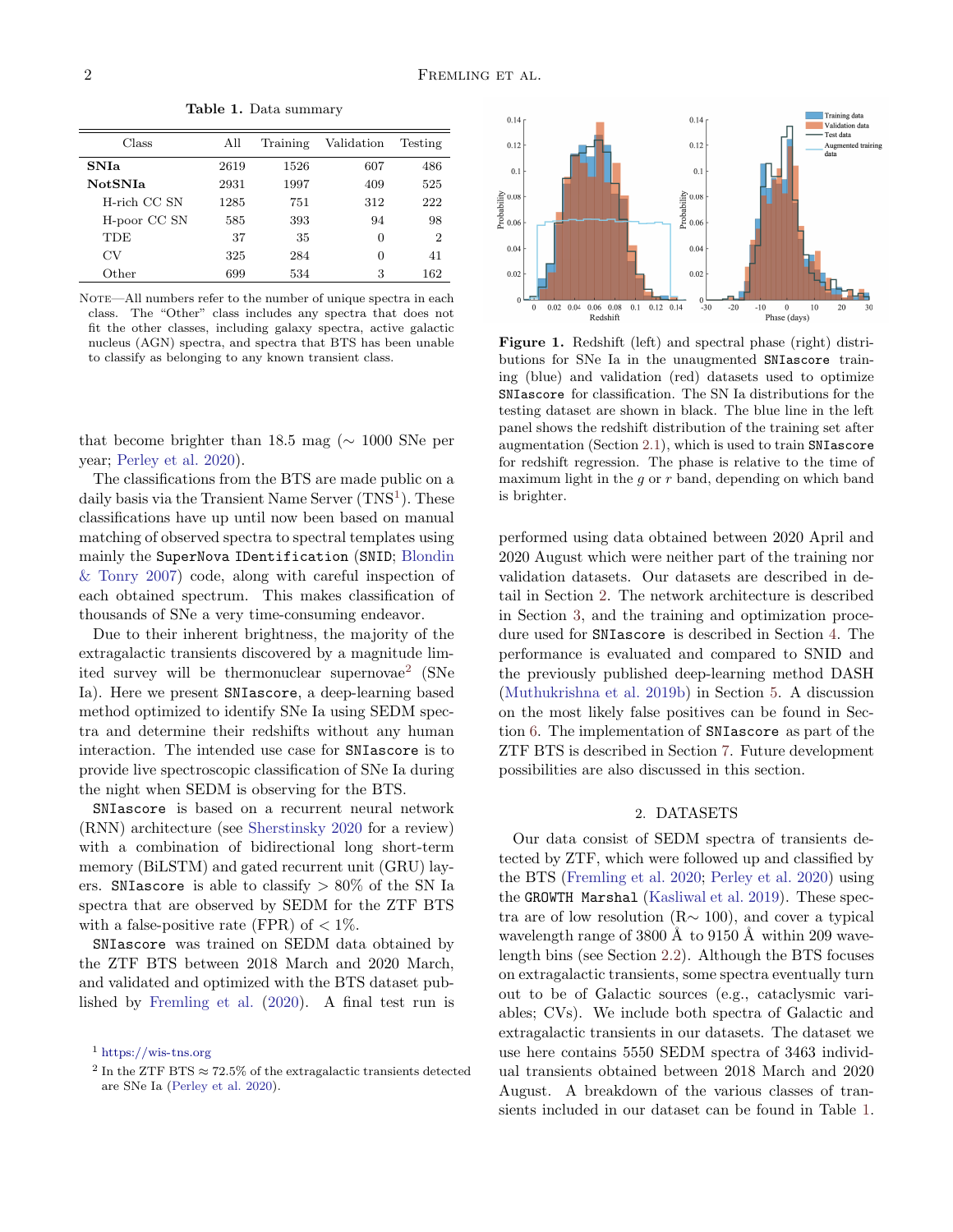

<span id="page-2-3"></span>Figure 2. Preprocessing procedure used in SNIascore. The top panel shows an example SN Ia spectrum, normalized by the median value (black line). This normalized spectrum is divided by a smoothed continuum (computed with robust local polynomial regression; red line) to create the final preprocessed spectrum (black line, bottom panel), which is centered around zero by subtracting a constant value of one.

We split our full dataset in three parts: training data, validation and optimization data, and final performance testing data.

For the purpose of training SNIascore (Section [4\)](#page-4-0) we group the data into two classes: real SNe Ia (SNIa; 1526 spectra of 1090 SNe Ia), and everything else (NotSNIa; 1997 spectra of 1121 transients). The training data were collected between 2018 March 7 and 2020 March 1, but we exclude any data that are part of our validation set which was also collected during 2018.

To validate and optimize SNIascore (Section [4\)](#page-4-0) we use 1016 spectra of 648 SNe which are part of the BTS sample from 2018 published in [Fremling et al.](#page-10-6) [\(2020\)](#page-10-6) (hereafter the BTS18 sample). The BTS18 sample was chosen for validation since the classifications and redshifts of the SNe in this sample have been carefully vetted by humans.

For final performance testing we use all BTS spectra collected between 2020 Mar 2 and 2020 Aug 5 (1011 spectra of 632 transients). The classifications in this testing sample are sufficiently accurate to evaluate the performance of SNIascore, but they are subject to mi-nor future changes as work on the BTS proceeds.<sup>[3](#page-2-1)</sup>

For training SNIascore for redshift prediction we only use spectra of SNe Ia, and also impose a cut on the quality of the known redshifts. We only use SNe Ia where the redshift is known to three decimal places or more[4](#page-2-2) . Both redshifts derived from broad SN features and host galaxy emission lines are used. The training set for redshift prediction consists of 891 spectra of 630 SNe Ia, which is increased to 12810 spectra through data augmentation (Section [2.1\)](#page-2-0).

The properties of the training, validation and testing datasets are illustrated in Figure [1.](#page-1-4) The redshift range covered by our full dataset is  $z = 0.008$  to  $z = 0.126$ . However, 98% of our data fall within the range  $z = 0.01$ to  $z = 0.11$ . The phases of our spectra with respect to maximum light determined from the lightcurves of our transients fall within  $-20$  days to  $+30$  days, with  $97\%$  of the data within  $-20$  days to  $+20$  days. Thus, the range we can expect SNIascore to perform reliably within is  $z = 0.01$  to  $z = 0.11$  for spectra obtained within  $\pm 20$  days of maximum brightness. We use the time of maximum light from the BTS Sample Explorer [\(Perley et al. 2020\)](#page-10-7), which records the brightest actual measurement in the lightcurve of each transient. This measurement can be in the  $q$  or  $r$  band, depending on which band is brighter.

#### 2.1. Training set augmentation

<span id="page-2-0"></span>For the classification component of SNIascore we can achieve excellent performance without any need for data augmentation (Section [5\)](#page-5-0). We also do not need to deredshift our spectra as part of the pre-processing procedure that is performed before training or when classifying new data (Section [2.2\)](#page-3-1). However, in order to use regression to predict the redshifts of SNe Ia identified by SNIascore without introducing systematic bias, a weighting scheme, or data augmentation is needed. This is due to the shape of the redshift distribution of our dataset (Fig. [1\)](#page-1-4); there are very few spectra for SNe Ia at both  $z < 0.03$  and  $z > 0.09$ .

We have found that a simple augmentation procedure, which equalizes the redshift distribution of the training sample, can offer excellent redshift prediction performance with negligible bias. We perform the following s.pdf: for each redshift bin of size 0.001 from zero to 0.13 we search for spectra in our unaugmented dataset with similar redshifts (within  $z - 0.005$  to  $z + 0.01$ ).

<span id="page-2-1"></span><sup>3</sup> The live BTS sample, which is updated daily, can be accessed through the BTS sample explorer at [https://sites.astro.caltech.](https://sites.astro.caltech.edu/ztf/bts/explorer.php) [edu/ztf/bts/explorer.php.](https://sites.astro.caltech.edu/ztf/bts/explorer.php)

<span id="page-2-2"></span><sup>4</sup> This typically means that a spectrum of the host galaxy exists in the literature (e.g., on NED), the SEDM spectrum was of very high SNR with very good SNID template matches or clear host galaxy lines, or that we have obtained a spectrum of the SN from a telescope that offers a higher resolution compared to SEDM.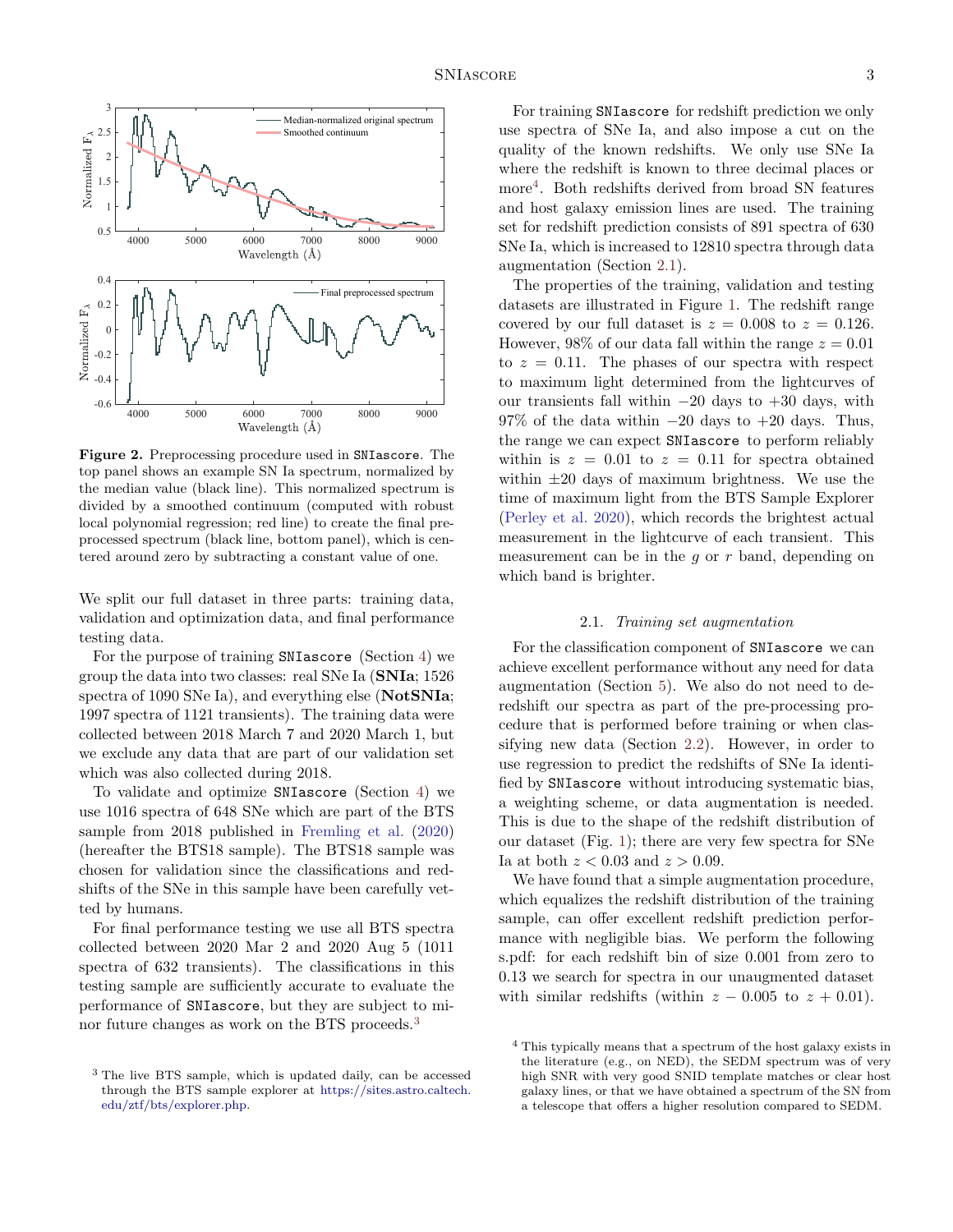

<span id="page-3-4"></span>Figure 3. Network architecture of SNIascore. We utilize heavy dropout throughout the network and a combination of two BiLSTM layers surrounding one GRU layer. For regression the final softmax and classification layers are replaced by a regression layer.

We then randomly pick spectra from the matches, apply new redshifts by shifting the wavelengths of the original spectra to randomly selected redshifts within  $\pm 0.001$  of the redshift bin center (the spectra are not de-redshifted to the rest frame as part of this process to reduce loss off information at the edges of the spectra). We repeat this process until we have roughly 100 spectra in each redshift bin, for a total of 12810 spectra. To reduce overfitting, and lessen the impact of repeating a small number of spectra at the edges of the redshift distribution, we introduce noise from a normal distribution to each added spectrum.<sup>[5](#page-3-2)</sup> The final redshift distribution for our training data used for redshift regression is shown in Figure [1.](#page-1-4)

#### 2.2. Preprocessing of spectra

<span id="page-3-1"></span>Due to small variations in the final wavelength coverage of the SEDM spectra included in our dataset we interpolate all spectra to a uniform wavelength grid, which spans the largest possible wavelength range without a need for extrapolation for any individual spectrum. This range is 3800 Å to 9150 Å with 209 wavelength bins of size  $25.6$  Å.

After interpolation we normalize each spectrum by division with its median value. The normalized spectrum is then divided by its continuum (a heavily smoothed version of the normalized spectrum computed with ro-bust<sup>[6](#page-3-3)</sup> local polynomial regression using weighted linear least squares and a 2nd degree polynomial model). Finally, to center the preprocessed spectra around zero we subtract a constant value of one from each normalized and continuum divided spectrum. This process is illustrated in Figure [2.](#page-2-3)

We have found that this pre-processing procedure significantly outperforms a simple division by the median, directly dividing by a smoothed continuum, or dividing

<span id="page-3-3"></span> $^6$  Lower weights are assigned to outliers in the regression; outliers at  $> 6\sigma$  are assigned zero weight.

by the median and then subtracting the smoothed continuum. We have also investigated the effect of suppressing the bluest and reddest parts of the spectra (which can be very noisy in data from many instruments), as in [Muthukrishna et al.](#page-10-11) [\(2019b\)](#page-10-11). This decreases the overall performance and is not needed for SEDM data.

Effectively our pre-processing procedure flattens the spectra (removes any temperature gradient or host galaxy continuum emission contribution), makes emission lines positive and absorption lines negative, and normalizes the strengths of the features.

## 3. NEURAL NETWORK ARCHITECTURE

<span id="page-3-0"></span>For our final SNIascore network that we have arrived at after following the optimization procedure described in Section [4,](#page-4-0) we have used an RNN architecture (see e.g., [Sherstinsky 2020\)](#page-11-2) consisting of a combination of BiLSTM and GRU layers, with 32 hidden units in each layer (Fig. [3\)](#page-3-4). We employ significant dropout both during training and prediction. We use a dropout of 40% immediately following the input layer. This is followed by a BiLSTM layer and 45% dropout. After this we use a GRU layer and 35% dropout and then another BiL-STM layer and 25% dropout. This last BiLSTM layer is followed by a fully connected layer with two outputs, a softmax layer and a classification layer which computes the cross-entropy loss for the SNIa and NotSNIa classes.

For redshift regression the softmax and classification layers are replaced by a custom regression layer, which uses the root of the mean bias error (MBE; Eq. [A2\)](#page-9-0) squared as the forward loss function and the derivative of the mean absolute error (MAE; Eq. [A4\)](#page-9-1) as the backward loss function. We have found that this custom regression layer gives the least systematic bias and best overall performance among the loss functions we have tested (Section [4\)](#page-4-0).

To estimate uncertainties when predicting both the SNIascore ( $\sigma_{\text{SNIascore}}$ ) and redshift ( $\sigma_{\text{z}}$ ), we use a simple Monte-Carlo (MC) method. We re-run each prediction 100 times and adopt the standard deviation of the results as the uncertainty of the prediction.

<span id="page-3-2"></span><sup>5</sup> We add between zero and one standard deviation of noise. The standard deviation is estimated as the standard deviation of each spectrum after subtraction of the broad features using a heavily smoothed spectrum.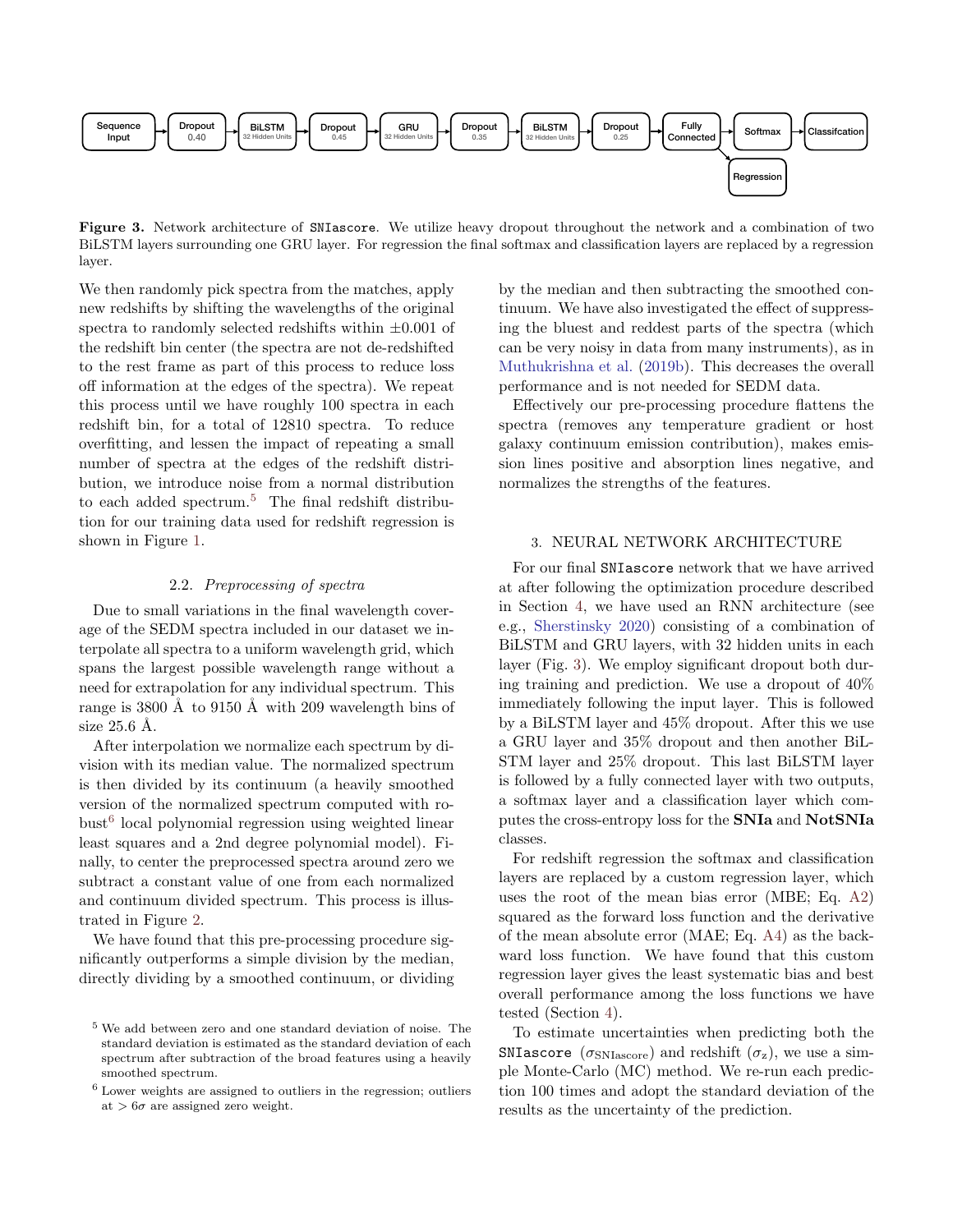# <span id="page-4-0"></span>4. TRAINING AND OPTIMIZATION

# 4.1. Classification Optimization

We have implemented the architecture for SNIascore described in Section [3](#page-3-0) using the MATLAB Deep Learning Toolbox<sup>TM</sup>. For training we use the adaptive learning rate optimization algorithm Adam [\(Kingma & Ba 2014\)](#page-10-13) with the following settings:

- MiniBatchSize: 256
- InitialLearnRate: 0.005
- LearnRateSchedule: none
- L2Regularization: 10<sup>−</sup><sup>4</sup>
- GradientThreshold: 2
- Shuffle: every-epoch
- SequenceLength: longest

For validation and optimization we use the BTS18 dataset. To arrive at the architecture described in Section [3](#page-3-0) and the optimal hyperparameters listed above we have followed this procedure:

- We construct a grid of networks with an initial dropout layer following the input layer and then one to five BiLSTM layers with dropout layers between each layer.
- For each network we create a grid of subnetworks with a range of hyperparameters; dropout from 0.15 to 0.45 for each dropout layer and hidden units from 8 to 128 for each BiLSTM layer.
- We explore learning rates in the range 0.001 to 0.01 and mini-batch sizes of  $2^n$  in the range 16 to 512 for each network.

This optimization procedure showed that a constant learning rate of 0.005 and a mini-batch size of 256 seems to perform universally well on our data, regardless of the other hyperparameters. Changes to the learning rate (including introducing adaptive learning rate schemes), gradient threshold, and L2 regularization listed above have negligible impact on the final performance. As long as the network retains the ability to converge during training, it remains possible to pick an optimal epoch from the training sequence where the performance is very similar.

We do not try to optimize for the required physical training time, or number of epochs required to achieve a good performance. We do not employ any stopping condition based on the loss. Instead, each network is trained well past the point of overfitting (at least 325 epochs), and we save the state of each network at every training epoch. We then choose and compare the optimal epoch (typically found between epochs 200 and 300)

for every individual network based on the performance on the BTS18 validation set, according to a combination of two metrics: (i) the total number of successful classifications for a false-positive rate (FPR) of 0%, and (ii) the total number of successful classifications for a FPR of 1%. To determine the optimal FPR and true-positive rate (TPR) of an individual network, all possible cuts on SNIascore and  $\sigma_{\rm SNIascore}$  are evaluated. These metrics direct the optimization procedure towards hyperparameters and a network structure that results in a low FPR, with a high true-positive rate (TPR) being secondary. We consider  $FPR < 1\%$  to be a hard requirement for autonomous spectroscopic classification. It also allows all the trained networks to be quantitatively compared based on their optimal epochs and SNIascore cuts.

The architecture that resulted from this optimization procedure was three BiLSTM layers with 32 hidden units in each layer, in combination with heavy dropout (0.40, 0.45, 0.35, 0.25 for the four dropout layers from first to last). As a final step, we investigated the effect of replacing the BiLSTM layers with GRU layers in all possible combinations, and eventually arrived at our final SNIascore network described in Section [3,](#page-3-0) where the middle BiLSTM layer is replaced by a GRU layer. The effect of this is a reduced number of false positives with high SNIascore values.

For our optimized classification network, Figure [4](#page-5-1) shows the SNIascore distribution for known SNe Ia and other transients in the BTS18 validation sample. We find that 90% of the SNe Ia in this sample are identified by SNIascore with a 0.6% FPR. The performance of our final SNIascore network is investigated in detail and tested on independent data in Section [5.](#page-5-0)

# 4.2. Redshift Regression Optimization

For redshift regression we use the same optimal SNIascore architecture found above with the softmax and classification layers replaced with a regression layer (Fig. [3\)](#page-3-4). However, we have found that the standard deep-learning mean square error (MSE; Eq. [A1\)](#page-9-2) or MAE loss functions result in significant redshift-dependent systematic bias, even after data augmentation to equalize the redshift distribution of the training data (Section [2.1\)](#page-2-0). Because of this, we perform an additional optimization step for the redshift regression network, which consists of an investigation of various forward and backward loss-functions in the final regression layer of the network.

The forward loss functions that we have investigated are the MAE, the mean percentage error (MPE; Eq. [A3\)](#page-9-3), the MSE, the MBE, and all possible combinations of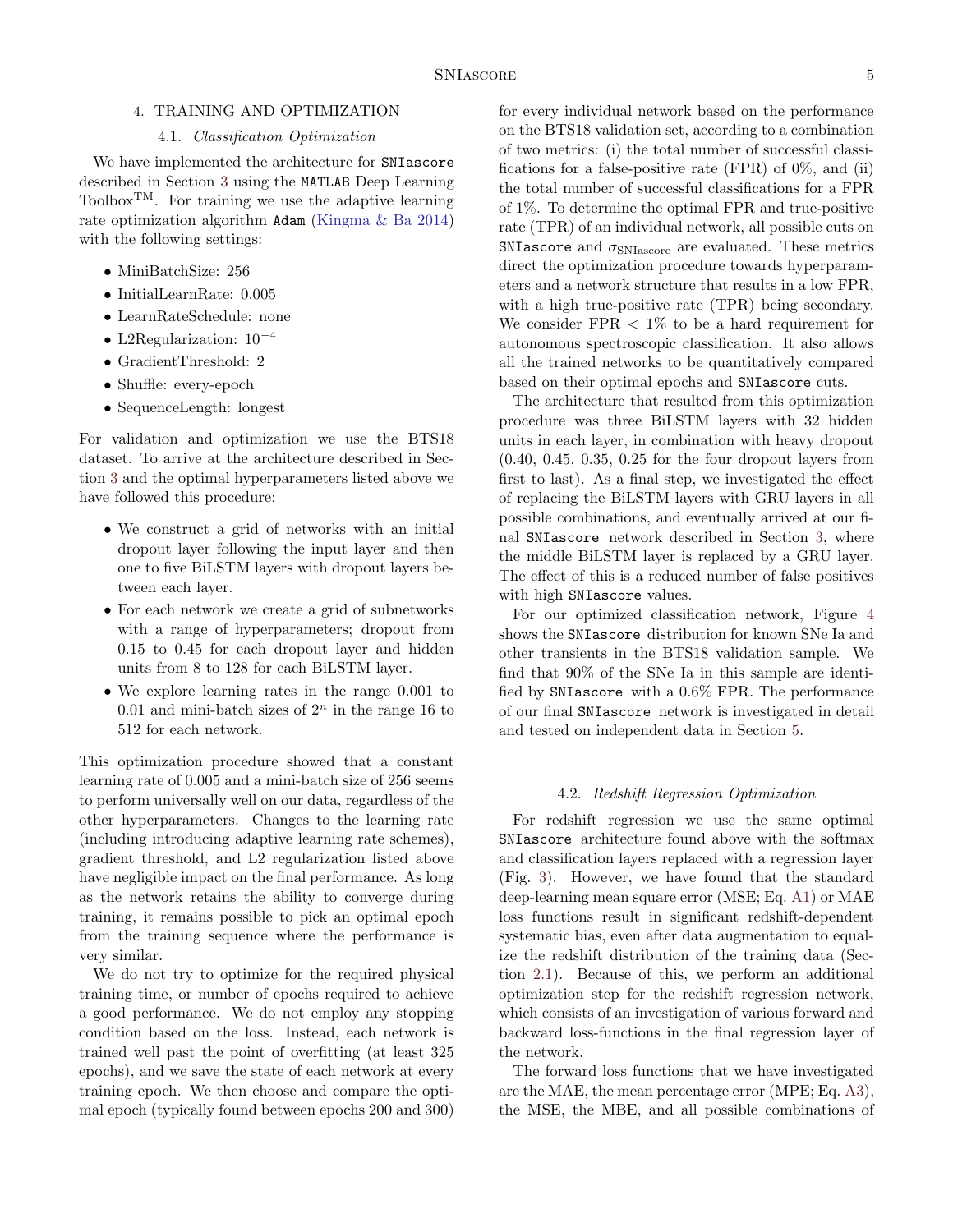

<span id="page-5-1"></span>Figure 4. Classification performance of SNIascore on the BTS18 validation sample and on the testing dataset. Top left panel: The SNIascore distributions for both "Real SNe Ia" spectra (red) and spectra of "Other" transients (blue). The validation set is shown as solid bars and the testing dataset is shown as open bars.  $N_{\text{tot}}$  is the total for each class separately (i.e. the sum of the "Real SNe Ia" bins add up to unity). Bottom panel: FPR and FNR as a function of SNIascore for the validation (solid red and blue lines) and for the testing (dashed red and blue lines) datasets. A cut on SNIascore at 0.6 results in an FPR of roughly 0.5% and TPR of 90% on the validation dataset and 83% on the testing dataset. A cut at a SNIascore of 0.8 results in a FPR of zero on both the validation and testing datasets, with a TPR of 86% and 80%, respectively. Right panel: ROC curve for SNIascore on the validation dataset (red line) and the testing dataset (blue line). For comparison we also show ROC curves for SNID (solid black line) and DASH (dashed black line).

these in pairs, with both the derivative of the MAE and MSE as the backwards loss.

The MPE, MBE and the root square of these can all give good results. Differences are minor, but we have give good results. Differences are minor, but we have<br>selected the root square bias error  $(\sqrt{MBE^2})$  for our final network, based on optimizing (i) the percentage of SNe with redshift residuals less than 0.005 and 0.01 for the BTS18 validation sample, and (ii) how close the predictions on the full validation set adhere to a linear relationship with respect to the known redshifts  $(y = ax + b)$ where  $a$  should be as close to 1 as possible and  $b$  as close to zero as possible). Each network was trained past overfitting (at least 525 epochs) and the optimal epoch (typically found between epochs 400 and 500) was selected after the fact for comparison among the networks.

#### 5. PERFORMANCE

<span id="page-5-0"></span>In order to evaluate the classification performance of SNIascore we have performed comparisons to SNID [\(Blondin & Tonry 2007\)](#page-10-10) and DASH [\(Muthukrishna et al.](#page-10-11) [2019b\)](#page-10-11) (Section [5.1\)](#page-5-2). We also evaluate the accuracy of the associated redshift predictions for the SNe Ia that are identified by SNIascore by comparison to host galaxy redshifts and redshifts determined after manual inspection with SNID (Section [5.2\)](#page-6-0).

#### 5.1. Classifications

<span id="page-5-2"></span>Our goal with SNIascore is low enough FPR  $(< 1\%)$ so that the classifications do not require any human confirmation. To achieve this, using the standard value of SNIascore  $> 0.5$  to classify a spectrum as that of a SN Ia is not adequate. Instead, we evaluate all possible cuts on SNIascore and  $\sigma_{\text{SNIascore}}$  to find a combination of cuts that result in the desired performance.

Receiver operating characteristic (ROC) curves for SNIascore (computed by varying SNIascore and  $\sigma_{\text{SNIascore}}$ ), SNID (by varying the rlap parameter threshold) and DASH (by varying rlap and the soft-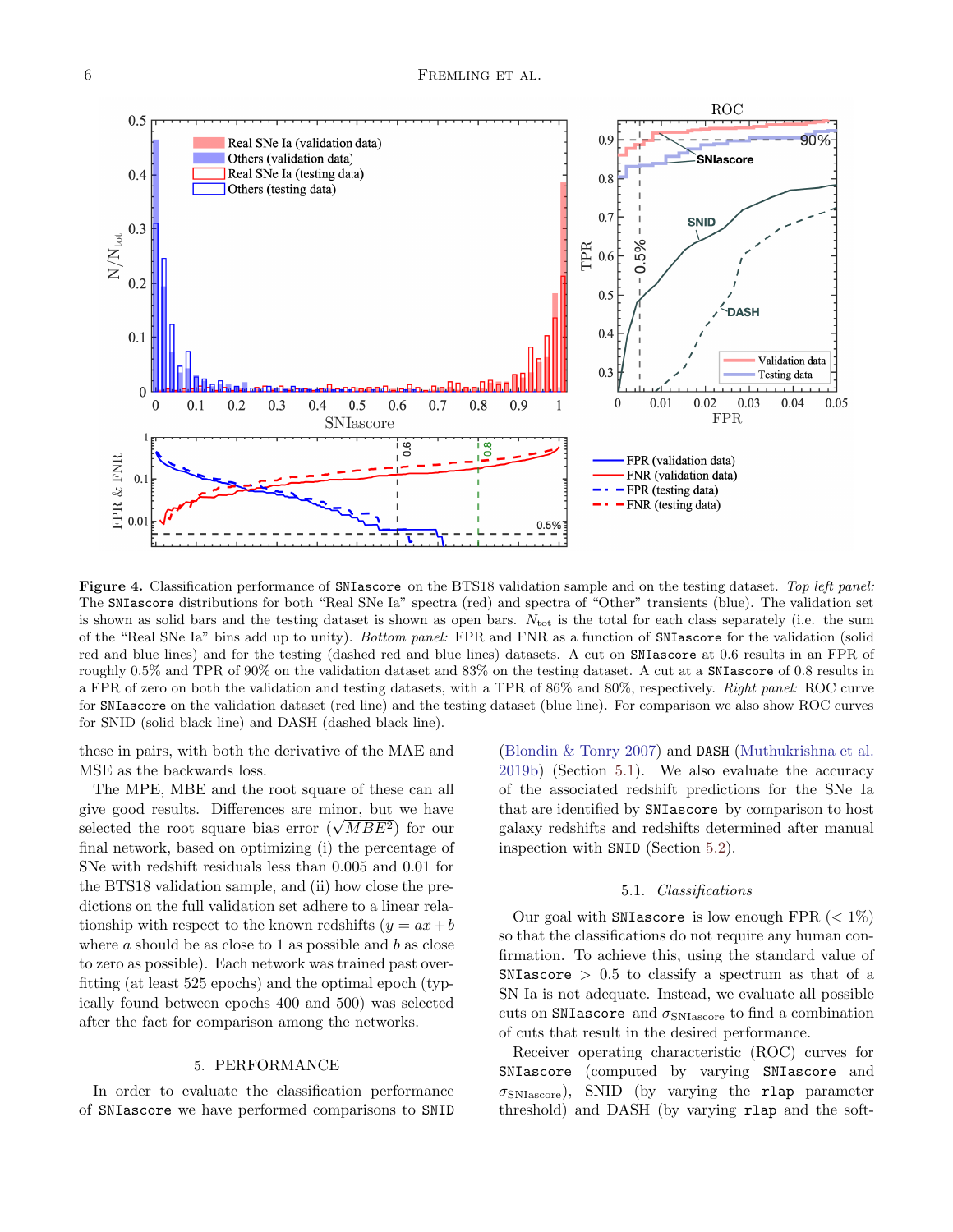Table 2. Performance comparison of SNIascore, SNID and DASH on the BTS18 validation dataset

| Method              | TPR. | - FPR. | $Cuts^{\mu}$                  |
|---------------------|------|--------|-------------------------------|
| SNIascore TPR. 0.90 |      | 0.006  | score $> 0.6, \sigma < 0.3$   |
| SNIascore FPR       | 0.86 | 0.000  | score $> 0.8, \sigma < 0.275$ |
| SNID                | 0.53 | 0.009  | rlap > 11.1                   |
| DASH                | 0.24 | 0.009  | $rlap > 7.1$ , score $> 0.5$  |

 $a$  score refers to the softmax score for both SNIascore and DASH. For SNIascore,  $\sigma$  refers to  $\sigma_{\rm SNIascore}$ .

NOTE-For SNIascore TPR, SNID, and DASH we show the optimal TPR that can be had while maintaining FPR < 1%. For SNIascore FPR we show the optimal TPR that can be had for  $\text{FPR} = 0$ .

max score threshold) are shown in Figure [4.](#page-5-1) Based on this comparison it is clear that SNIascore significantly outperforms these alternatives<sup>[7](#page-6-1)</sup>. Between 83% (testing data) and 90% (validation data) of the SN Ia spectra that SEDM observes for the ZTF BTS can be classified with FPR  $\approx 0.5\%$ . This performance is achieved for the cuts SNIascore  $> 0.6$  and  $\sigma_{\text{SNIascore}} < 0.3$ .

SNID can achieve a very low FPR for SN Ia spectra when rlap > 10. However, only  $\approx 50\%$  of the spectra could potentially be automatically classified (FPR < 1%) without supervision with SNID. The deep-learning based DASH only reaches a low enough FPR to enable automatic classification when applied to SEDM spectra for 24% of spectra for any cuts on rlap and the softmax score. This is likely due to the fact that no spectra with similarly low resolution to those produced by SEDM were part of the DASH training data<sup>[8](#page-6-2)</sup>.

The cuts on SNIascore and  $\sigma_{\text{SNIascore}}$  mentioned above result in the highest TPR while keeping the FPR within the range we consider acceptable  $(< 1\%)$ . However, these cuts do result in some false positives, which we discuss in Section [6.](#page-7-0) More conservative cuts at SNIascore > 0.8 and  $\sigma_{\text{SNIascore}} < 0.275$  result in zero false positives on the validation and training data. Depending on the use-case either choice of these cuts may be suitable. For live reporting of classifications to the community via TNS, the stricter cut seems appropriate (Section [7\)](#page-8-0). We summarize our recommended

SNIascore cuts and the performance compared to SNID and DASH in Table [2.](#page-5-0)

Finally, we note that a low SNIascore does not necessarily mean that the transient being observed cannot be a SN Ia. There are multiple reasons for low scores, for example: low signal-to-noise, strong galaxy light contamination and significant contamination from cosmic rays that failed to be removed during data reduction. As such, a score that is lower than the cuts discussed above should generally be interpreted as that the spectrum cannot be used to make a confident SN Ia classification, and nothing further. Only when the SNIascore is extremely low  $( $0.01$ ), is there significant statistical$ power to support a conclusion that the transient associated with the respective spectrum cannot be a SN Ia. We have made no attempt at optimizing the FNR for low scores, but based on the FNR curves for the valida-tion and testing datasets (Figure [4\)](#page-5-1), SNIascore  $< 0.01$ corresponds to FNR  $\approx 1\%$ .

#### 5.2. Redshifts

<span id="page-6-0"></span>To evaluate the accuracy of the redshifts predicted by SNIascore we compare predictions for the BTS18 validation and testing datasets primarily to redshifts derived from host-galaxy spectra, and secondarily to redshifts determined from broad SN features through manual template matching using SNID which were performed for the BTS18 SEDM data in [Fremling et al.](#page-10-6) [\(2020\)](#page-10-6). The performance of the SNIascore redshift regression network is illustrated in Figure [5.](#page-7-1)

We find that the performance of our network optimized on the BTS18 validation data carries over very well to the testing dataset; we find no evidence for systematic bias in the predictions from SNIascore for either dataset. The absolute value of the difference between each prediction compared to the redshift from the host-galaxy spectrum is  $< 0.005$  for 77% of the spectra in the validation set and for 85% of the spectra in the testing dataset. For 96% (validation data) and 100% (testing data), this difference is  $< 0.01$ .

We find the mean of the redshift residuals,  $\Delta z =$  $-0.0008$ , and the standard deviation,  $\sigma_z = 0.0046$ , for the BTS18 validation data when SNIascore is compared to redshifts from host-galaxy spectra. For the testing data we find  $\Delta z = 0.0006$  and  $\sigma_z = 0.0035$ , when compared to redshifts from host-galaxy spectra. When SNIascore is compared to redshifts derived manually from broad SN features using SNID we find  $\Delta z =$  $-0.0002$  and  $\sigma_z = 0.0049$  (only possible for the validation data). It has been previously found that  $\sigma_z = 0.005$ when manual usage of SNID is compared to redshifts from host-galaxy spectra on the BTS18 sample [\(Frem-](#page-10-6)

<span id="page-6-1"></span><sup>7</sup> Details on how SNID and DASH were used to produce the corresponding ROC curves can be found in the appendix (Section [B\)](#page-9-4).

<span id="page-6-2"></span><sup>8</sup> We have investigated similar convolutional neural networks as used in DASH [\(Muthukrishna et al. 2019b\)](#page-10-11), trained on SEDM data, but we have been unable to beat the performance of our optimized RNN.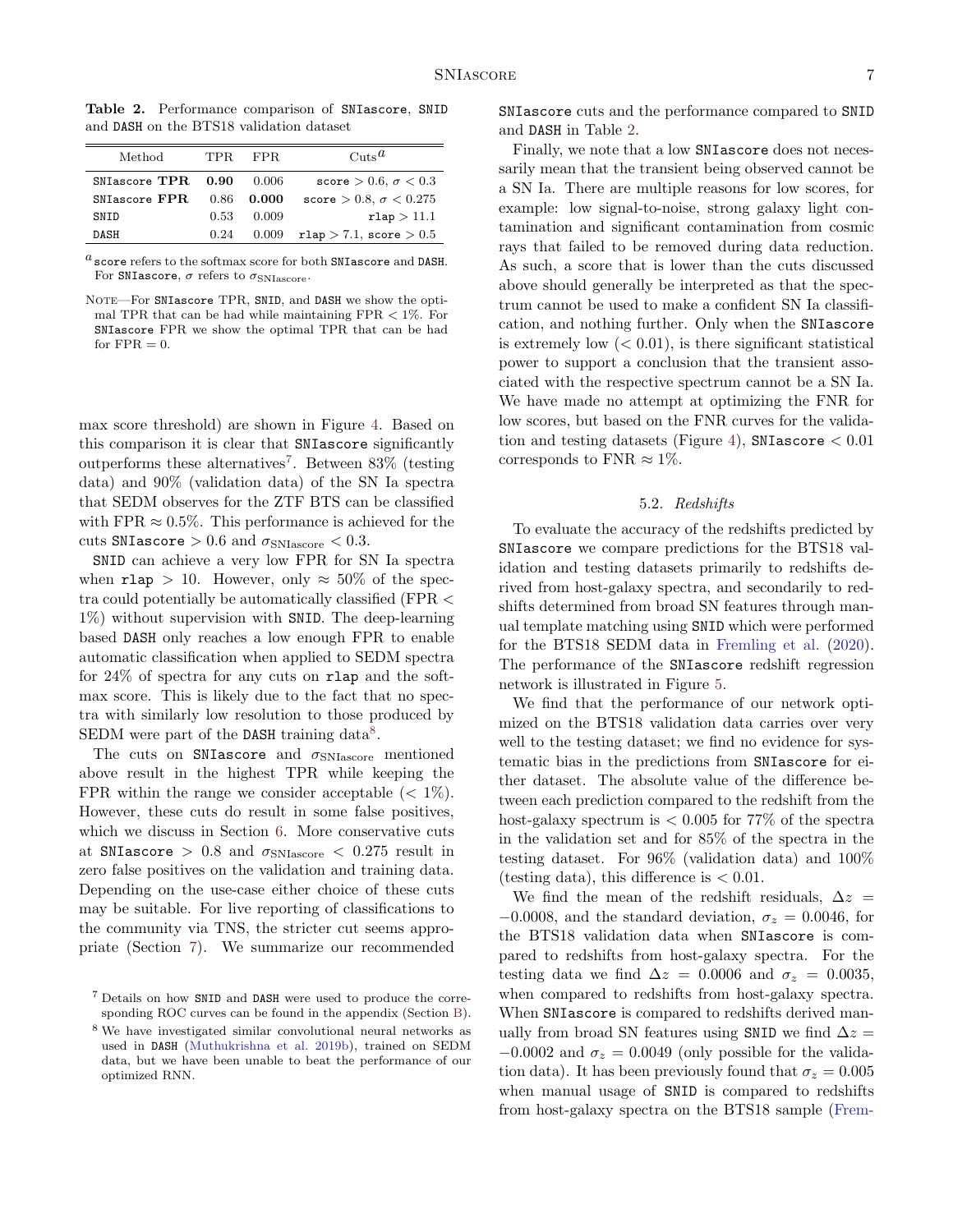

<span id="page-7-1"></span>Figure 5. [R](#page-10-6)edshift regression performance for SNIascore on the BTS18 validation sample (red and blue markers and lines), and on the testing dataset (green markers and lines). We find no evidence for systematic bias in the redshift predictions of SNIascore. The best fit to the validation data is shown as a dashed black line in the main panel. The fit is consistent with  $y = x$ within the uncertainties (the standard errors are  $\pm 0.01x$  and  $\pm 0.001$ ), and we do not find significant evidence for systematic bias in the redshift residuals (bottom left panel) of either the validation or testing datasets. Probability density functions for the residuals are shown in the bottom right panel. The typical uncertainty of a redshift estimate is < 0.005, based on the cumulative distribution functions for the absolute value of the residuals of both the validation and testing datasets (top right panel).

[ling et al. 2020\)](#page-10-6), which is consistent with what was found for higher resolution spectra by [Blondin & Tonry](#page-10-10) [\(2007\)](#page-10-10). As such, we conclude that the performance of SNIascore is consistent with what can be done with SNID when each result and spectrum is manually inspected. A detailed investigation of the accuracy of automatic SNID SN Ia redshifts from SEDM is being performed for data up until 2021 (Rigault et al., in prep.).

#### 6. DISCUSSION

<span id="page-7-0"></span>A few spectra in both our validation and testing datasets end up as false positives with the optimal TPR cut we suggest to be used with SNIascore (Table [2\)](#page-5-0). Most of these spectra are of low-quality, or affected by strong host-contamination (and uninteresting). However, there are also a few high quality spectra. It is interesting to investigate these and the associated SNe in some detail.

In the testing set, ZTF20aatxryt (SN 2020eyj; [Tonry](#page-11-3) [et al. 2020\)](#page-11-3) stands out. Our first SEDM spectrum, taken around maximum light of the SN on 2020 April 2, is of high quality and looks consistent with a SN Ia spectrum, and gets an SNIascore of  $0.7 \pm 0.3$ . However,

it later turned out that the ejecta from this SN crashed into circumstellar material resulting in a flattening of its lightcurve and changing its spectrum into that of a SN Ibn (Kool et al., in prep.). The best matches in SNID are also SNe Ia with  $rlap > 10$ . However, by manually going through all the matches produced by SNID at  $rlap > 5$ , some SN Ic matches can also be found. Given the lightcurve evolution and the fact that SN Ia lighturve models do not match well even around maximum light before the interaction sets in, it may be more likely that this was a stripped-envelope SN. We note that the ZTF BTS officially classified this as a SN Ia, as part of our routine operations based on the SNID match to the peak spectrum [\(Dahiwale & Fremling 2020\)](#page-10-14). Only later did we realize that the object was unusual.

In the validation set, ZTF18aaxmhvk (SN 2018cne; [Tonry et al. 2018a\)](#page-11-4) stands out (SNIascore =  $0.71 \pm$ 0.17). Our SEDM spectrum of this source, taken around maximum light on 2018 June 14, is of high quality, and is also best matched to SNe Ia in SNID with very high rlap values. However, the lightcurve of ZTF18aaxmhvk is not consistent with a normal SN Ia. Based on this, and the fact that matches to SNe Ic can also be found in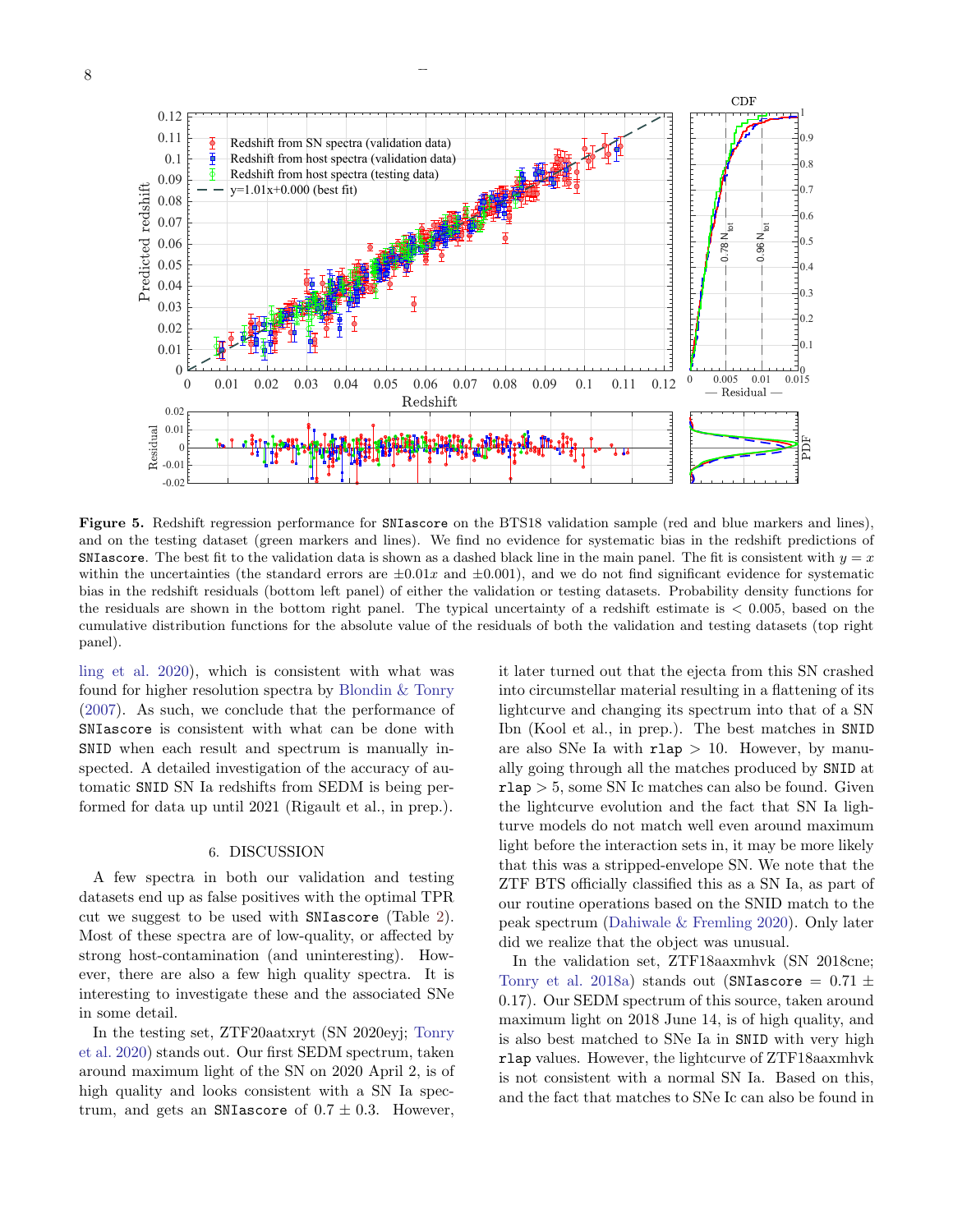SNID, the BTS officially classified this as a SN Ic [\(Frem](#page-10-15)[ling & Sharma 2018\)](#page-10-15). However, it could also have been a peculiar SN Ia. The SEDM spectrum is the only spectrum available for this source; we lack higher resolution spectra and do not have any late-time spectra, which could have provided a conclusive answer.

In conclusion, the main contaminants that may produce high SNIascore values appear to be strippedenvelope SNe, and in particular events with SN Ic-like spectra. The BTS has been classifying roughly 30 SNe Ic per year [\(Perley et al. 2020\)](#page-10-7). Thus, since there is only one SN Ic spectrum that gives a high SNIascore value in each of the validation and testing datasets, it appears that only in rare cases do SNe Ic cause confusion for the BTS (which probes  $z < 0.1$  for core-collapse SNe). Furthermore, if the lightcurves of these SNe are taken into account it appears relatively straightforward to remove such objects from any sample of SNe Ia that is required to be devoid of both core-collapse SNe and highly peculiar SNe Ia<sup>[9](#page-8-1)</sup>.

For future versions of SNIascore we plan to add the option to include lightcurve information as input. Looking at objects that change SNIascore significantly when the lightcurve is included or excluded may turn out to be a way to identify rare events that would warrant further followup from larger facilities. However, the intended use case of SNIascore is primarily to provide live classifications when SEDM is observing. As such, a potential limitation is the fact that we do not necessarily have much lightcurve information available at the time of the spectral observation by SEDM. A significant fraction of our spectra are observed before maximum light (Fig. [1\)](#page-1-4), and full lightcurves cannot be leveraged.

Some work on machine learning methods for early photometric classification has been done (e.g., RAPID; [Muthukrishna et al. 2019a\)](#page-10-16). However, we have not been able to reproduce the expected performance in [Muthukrishna et al.](#page-10-16) [\(2019a\)](#page-10-16) on live ZTF data. Work on lightcurve classifiers trained on ZTF data is in progress, which we plan to eventually combine with SNIascore, and the redshift predictions that we already produce. Work on a deep-learning classifier capable of distinguishing between more SN subtypes while maintaining a comparably low FPR is also ongoing (Sharma et al., in prep.).

### 7. IMPLEMENTATION

<span id="page-8-0"></span>Starting from 2021 April 15 we have fully deployed SNIascore as a part of the automated ZTF SEDM pipeline [\(Fremling et al. 2021\)](#page-10-17). This includes automatic reporting of confident SN Ia classifications and redshift estimates to TNS. With this, we have achieved automation all the way from (spectroscopic) observation to data reduction and spectroscopic classification for the first time.

The first fully automated SEDM SN Ia classification was sent for SN 2021ijb [\(SNIascore 2021\)](#page-11-5). This report was sent within roughly 10 minutes after the finished SEDM exposure. With automated ZTF candidate vetting and automatic triggering of SEDM, which is currently possible through AMPEL [\(Nordin et al. 2019\)](#page-10-18) and the Fritz marshal [\(van der Walt et al. 2019;](#page-11-6) [Duev et al.](#page-10-19) [2019\)](#page-10-19), a fully automated imaging (ZTF) and spectroscopic (SEDM) survey is now becoming realistic.

Initially for our TNS reports, we are using a very conservative SNIascore threshold of 0.9. Based on the performance evaluation in Section [5.1,](#page-5-2) we plan to relax this to a cut on SNIascore of  $> 0.8$  combined with a cut on  $\sigma_{\text{SNIascore}}$  of  $< 0.275$  over the next few months. This will eliminate the need for human interaction in the classification process for the majority of BTS SNe Ia ( $\approx 80\%$ ) based on our testing data or  $\approx 90\%$  based on our validation data), which translates to  $> 50\%$  of BTS SNe.

We do not find significant variations in the FPR as a function of time, based on the data currently available to us. However, we note that the TPR (e.g., Table [2\)](#page-5-0) and the numbers above are subject to changing observing conditions and the condition of the telescope and instrument (low SNR results in low SNIascore). In 2020 it has been impossible to realuminize the primary mirror of the Palomar 60-inch telescope, and our testing dataset is affected by decreased overall throughput (which we currently attempt to compensate for by increased exposure times). It is possible that an increased number of SN Ia spectra can be classified when the mirror has been realuminized. Work on improvements to the SEDM data reduction pipeline is also ongoing (e.g., more effective cosmic-ray rejection and host-galaxy background subtraction).

<span id="page-8-1"></span> $9$  We note that with the low resolution of SEDM, it is not possible to spectroscopically separate between the various SN Ia subtypes, except in the most clear-cut cases (see [Fremling et al. 2020\)](#page-10-6).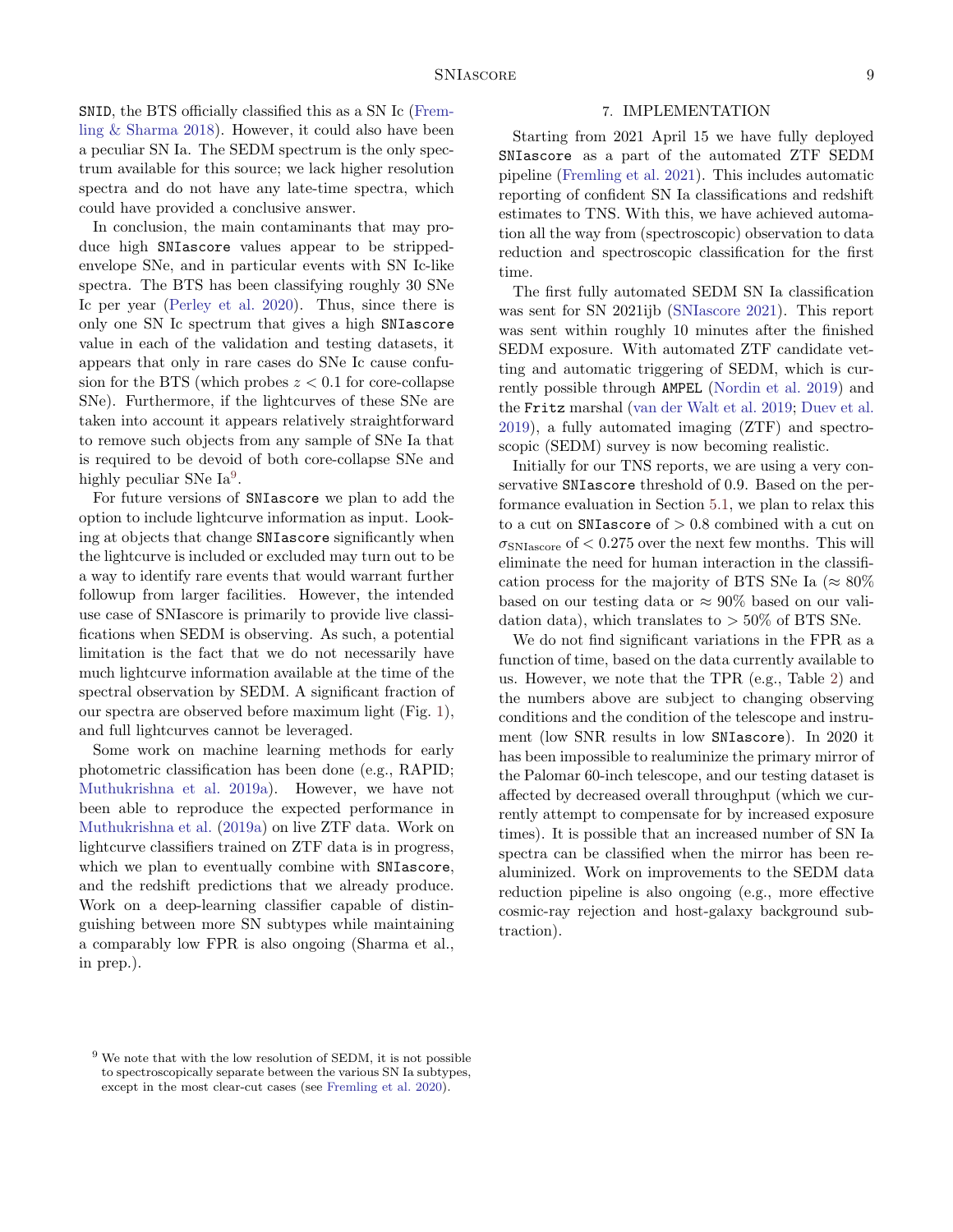#### ACKNOWLEDGMENTS

SED Machine is based upon work supported by the National Science Foundation under Grant No. 1106171. Based on observations obtained with the Samuel Oschin Telescope 48-inch and the 60-inch Telescope at the Palomar Observatory as part of the Zwicky Transient Facility project. ZTF is supported by the National Science Foundation under Grant No. AST-1440341 and a collaboration including Caltech, IPAC, the Weizmann Institute for Science, the Oskar Klein Center at Stockholm University, the University of Maryland, the University of Washington, Deutsches Elektronen- Synchrotron and Humboldt University, Los Alamos National Laboratories, the TANGO Consortium of Taiwan, the University of Wisconsin at Milwaukee, and Lawrence Berkeley National Laboratories. Operations are conducted by COO, IPAC, and UW. This work was supported by the GROWTH project funded by the National Science Foundation under PIRE Grant No 1545949. The Oskar Klein Centre is funded by the Swedish Research Council. C.F. gratefully acknowledges support of his research by the Heising-Simons Foundation (#2018-0907). MR has received funding from the European Research Council (ERC) under the European Union's Horizon 2020 research and innovation programme (grant agreement n ◦759194 - USNAC). M. W. C acknowledges support from the National Science Foundation with grant number PHY-2010970.

Facilities: P48, P60(SEDM)

# APPENDIX

#### A. LOSS FUNCTION DEFINITIONS

The mean square error (MSE) is the mean of the squared distances between the target variable  $(y_i)$  and predicted values  $(y_i^p)$ :

<span id="page-9-2"></span>
$$
MSE = \frac{1}{n} \sum_{i=1}^{n} (y_i - y_i^p)^2
$$
 (A1)

The mean bias error (MBE) is the mean of the distances between  $y_i$  and  $y_i^p$ :

<span id="page-9-0"></span>
$$
MBE = \frac{1}{n} \sum_{i=1}^{n} (y_i - y_i^p)
$$
 (A2)

The mean percentage error (MPE) is the mean of the distances between  $y_i$  and  $y_i^p$  divided by  $y_i$ :

<span id="page-9-3"></span>
$$
MPE = \frac{1}{n} \sum_{i=1}^{n} \frac{(y_i - y_i^p)}{y_i}
$$
 (A3)

Software: MATLAB [\(MATLAB 2020\)](#page-10-20), SNID [\(Blondin & Tonry 2007\)](#page-10-10), DASH [\(Muthukrishna et al.](#page-10-11) [2019b\)](#page-10-11), the GROWTH Marshal [\(Kasliwal et al. 2019\)](#page-10-12), Fritz [\(https://github.com/fritz-marshal/fritz\)](https://github.com/fritz-marshal/fritz).

The mean absolute error (MAE) is the mean of the absolute distances between  $y_i$  and  $y_i^p$ :

<span id="page-9-1"></span>
$$
MAE = \frac{1}{n} \sum_{i=1}^{n} |y_i - y_i^p|
$$
 (A4)

#### B. SNID AND DASH ROC CURVES

<span id="page-9-4"></span>To evaluate the performance of  $SND (v5.0)$  we use the standard template bank included with the software $^{10}$  $^{10}$  $^{10}$ , the SNe Ia and non SN templates from the Berkeley SN Ia program (BSNIP; [Silverman et al. 2012\)](#page-11-7), the SN Ib and Ic templates from [Modjaz et al.](#page-10-21) [\(2014,](#page-10-21) [2016\)](#page-10-22); [Liu](#page-10-23) [et al.](#page-10-23) [\(2016\)](#page-10-23), and [Williamson et al.](#page-11-8) [\(2019\)](#page-11-8), and the SN IIP templates from Gutiérrez et al.  $(2017)$ . The ROC curve shown in Figure [4](#page-5-1) was computed by varying the

<span id="page-9-5"></span><sup>10</sup> [https://people.lam.fr/blondin.stephane/software/snid/](https://people.lam.fr/blondin.stephane/software/snid/#Download) [#Download](https://people.lam.fr/blondin.stephane/software/snid/#Download)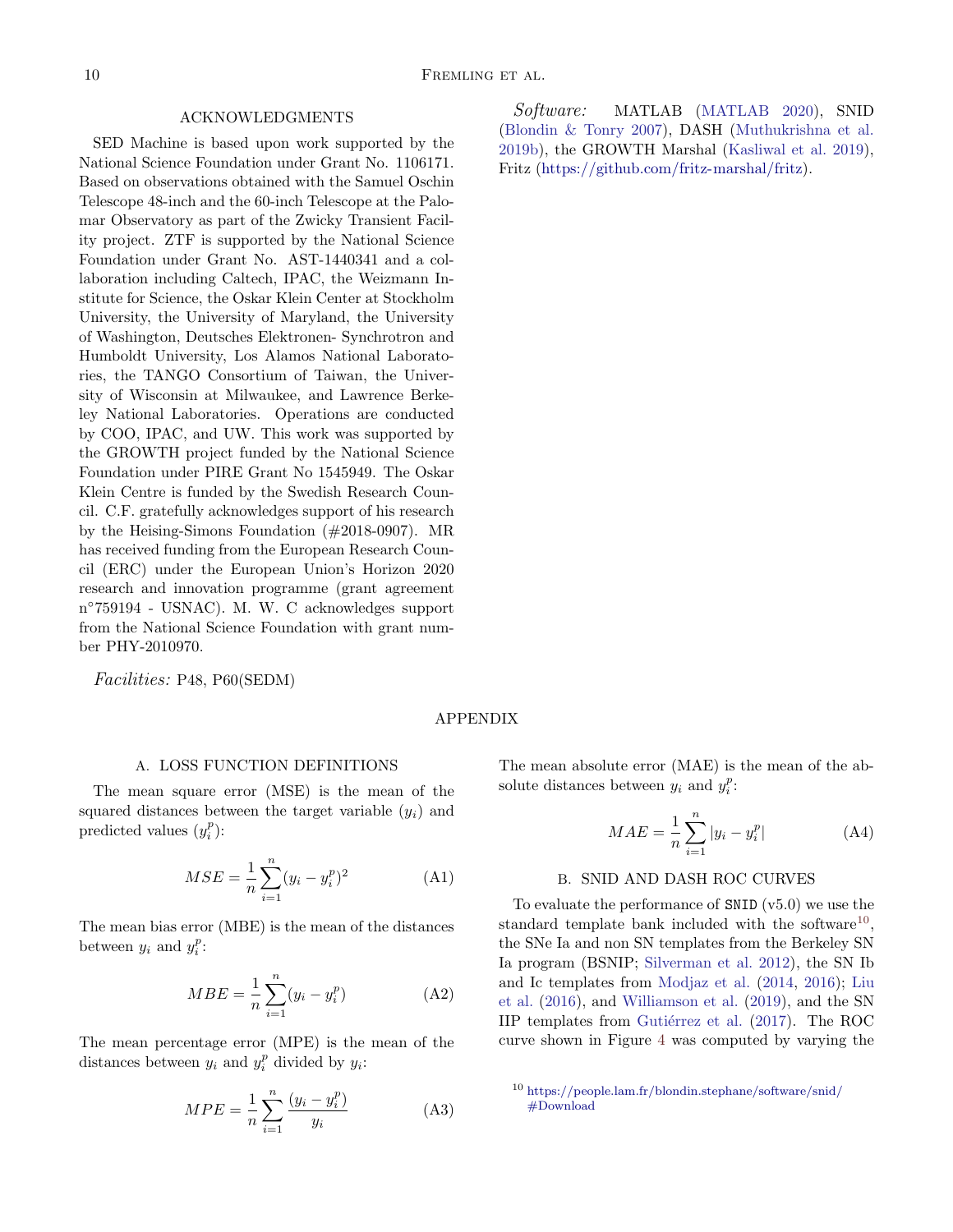minimal threshold for the rlap parameter between 0 and 25. For each automatic classification we take the best SNID match with the highest rlap value for that particular spectrum, as we have found that this performs better than considering multiple matches (e.g., counting how many SNe Ia matches are among the top 10 best matches). The redshift range was restricted to a reasonable range for the SNe expected to be found by the BTS  $(z < 0.2)$ . We place no restriction on the phase of the templates, and we have not attempted to restrict the template set used when running SNID. For future work it may be of interest to investigate if there is an optimal set of templates to use for SN Ia binary classification.

In order to evaluate DASH  $(v1.0 \text{ with Models_v}06)$  we used the default template bank included with the soft-ware<sup>[11](#page-10-25)</sup>. To create the ROC curve we have investigated

the effect of cuts on both the softmax scores and the rlap values that DASH produces. We investigate the ranges softmax  $> 0.2 - 1$  and rlap  $> 0 - 25$ . To create the ROC curve shown in Figure [4](#page-5-1) we consider all possible cuts in the range softmax  $> 0.5-0.9$  and rlap  $> 0-25$ , since for this range we observe the most stable behavior in DASH. More extreme cuts on softmax > 0.92−0.99 can offer some improvement on the BTS18 dataset, but only for one specific and narrow range of  $FPR$  ( $FPR = 0.02$ ), which then gives  $TPR = 0.62$ . The rest of the ROC curve becomes noisy and with no real improvement over the one produced for softmax  $> 0.5 - 0.9$ . As such, we consider this behavior to be unstable and do not recommend extreme cuts on the softmax score for SEDM data.

#### REFERENCES

- <span id="page-10-0"></span>Bellm, E. C., Kulkarni, S. R., Graham, M. J., et al. 2019a, PASP, 131, 018002, doi: [10.1088/1538-3873/aaecbe](http://doi.org/10.1088/1538-3873/aaecbe)
- <span id="page-10-1"></span>Bellm, E. C., Kulkarni, S. R., Barlow, T., et al. 2019b, PASP, 131, 068003, doi: [10.1088/1538-3873/ab0c2a](http://doi.org/10.1088/1538-3873/ab0c2a)
- <span id="page-10-8"></span>Blagorodnova, N., Neill, J. D., Walters, R., et al. 2018, PASP, 130, 035003, doi: [10.1088/1538-3873/aaa53f](http://doi.org/10.1088/1538-3873/aaa53f)
- <span id="page-10-10"></span>Blondin, S., & Tonry, J. L. 2007, in American Institute of Physics Conference Series, Vol. 924, The Multicolored Landscape of Compact Objects and Their Explosive Origins, ed. T. di Salvo, G. L. Israel, L. Piersant, L. Burderi, G. Matt, A. Tornambe, & M. T. Menna, 312–321, doi: [10.1063/1.2774875](http://doi.org/10.1063/1.2774875)
- <span id="page-10-14"></span>Dahiwale, A., & Fremling, C. 2020, Transient Name Server Classification Report, 2020-947, 1
- <span id="page-10-4"></span>Dekany, R., Smith, R. M., Riddle, R., et al. 2020, PASP, 132, 038001, doi: [10.1088/1538-3873/ab4ca2](http://doi.org/10.1088/1538-3873/ab4ca2)
- <span id="page-10-19"></span>Duev, D. A., Mahabal, A., Masci, F. J., et al. 2019, Monthly Notices of the Royal Astronomical Society, 489, 3582
- <span id="page-10-15"></span>Fremling, C., & Sharma, Y. 2018, Transient Name Server Classification Report, 2018-886, 1
- <span id="page-10-6"></span>Fremling, C., Miller, A. A., Sharma, Y., et al. 2020, ApJ, 895, 32, doi: [10.3847/1538-4357/ab8943](http://doi.org/10.3847/1538-4357/ab8943)
- <span id="page-10-17"></span>Fremling, C., Dahiwale, A., Mahabal, A., et al. 2021, Transient Name Server Astronote, 2021-122
- <span id="page-10-2"></span>Graham, M. J., Kulkarni, S. R., Bellm, E. C., et al. 2019, PASP, 131, 078001, doi: [10.1088/1538-3873/ab006c](http://doi.org/10.1088/1538-3873/ab006c)
- <span id="page-10-24"></span>Gutiérrez, C. P., Anderson, J. P., Hamuy, M., et al. 2017, ApJ, 850, 89, doi: [10.3847/1538-4357/aa8f52](http://doi.org/10.3847/1538-4357/aa8f52)

<span id="page-10-25"></span><sup>11</sup> <https://github.com/daniel-muthukrishna/astrodash>

- <span id="page-10-12"></span>Kasliwal, M. M., Cannella, C., Bagdasaryan, A., et al. 2019, Publications of the Astronomical Society of the Pacific, 131, 038003, doi: [10.1088/1538-3873/aafbc2](http://doi.org/10.1088/1538-3873/aafbc2)
- <span id="page-10-13"></span>Kingma, D. P., & Ba, J. 2014, arXiv e-prints, arXiv:1412.6980. <https://arxiv.org/abs/1412.6980>
- <span id="page-10-5"></span>Kulkarni, S. R. 2020, arXiv e-prints, arXiv:2004.03511. <https://arxiv.org/abs/2004.03511>
- <span id="page-10-23"></span>Liu, Y.-Q., Modjaz, M., Bianco, F. B., & Graur, O. 2016, ApJ, 827, 90, doi: [10.3847/0004-637X/827/2/90](http://doi.org/10.3847/0004-637X/827/2/90)
- <span id="page-10-3"></span>Masci, F. J., Laher, R. R., Rusholme, B., et al. 2019, PASP, 131, 018003, doi: [10.1088/1538-3873/aae8ac](http://doi.org/10.1088/1538-3873/aae8ac)
- <span id="page-10-20"></span>MATLAB. 2020, 9.8.0.1359463 (R2020a) (Natick, Massachusetts: The MathWorks Inc.)
- <span id="page-10-22"></span>Modjaz, M., Liu, Y. Q., Bianco, F. B., & Graur, O. 2016, ApJ, 832, 108, doi: [10.3847/0004-637X/832/2/108](http://doi.org/10.3847/0004-637X/832/2/108)
- <span id="page-10-21"></span>Modjaz, M., Blondin, S., Kirshner, R. P., et al. 2014, AJ, 147, 99, doi: [10.1088/0004-6256/147/5/99](http://doi.org/10.1088/0004-6256/147/5/99)
- <span id="page-10-16"></span>Muthukrishna, D., Narayan, G., Mandel, K. S., Biswas, R., & Hloˇzek, R. 2019a, PASP, 131, 118002, doi: [10.1088/1538-3873/ab1609](http://doi.org/10.1088/1538-3873/ab1609)
- <span id="page-10-11"></span>Muthukrishna, D., Parkinson, D., & Tucker, B. E. 2019b, ApJ, 885, 85, doi: [10.3847/1538-4357/ab48f4](http://doi.org/10.3847/1538-4357/ab48f4)
- <span id="page-10-18"></span>Nordin, J., Brinnel, V., van Santen, J., et al. 2019, A&A, 631, A147, doi: [10.1051/0004-6361/201935634](http://doi.org/10.1051/0004-6361/201935634)
- <span id="page-10-7"></span>Perley, D. A., Fremling, C., Sollerman, J., et al. 2020, arXiv e-prints, arXiv:2009.01242. <https://arxiv.org/abs/2009.01242>
- <span id="page-10-9"></span>Rigault, M., Neill, J. D., Blagorodnova, N., et al. 2019, A&A, 627, A115, doi: [10.1051/0004-6361/201935344](http://doi.org/10.1051/0004-6361/201935344)